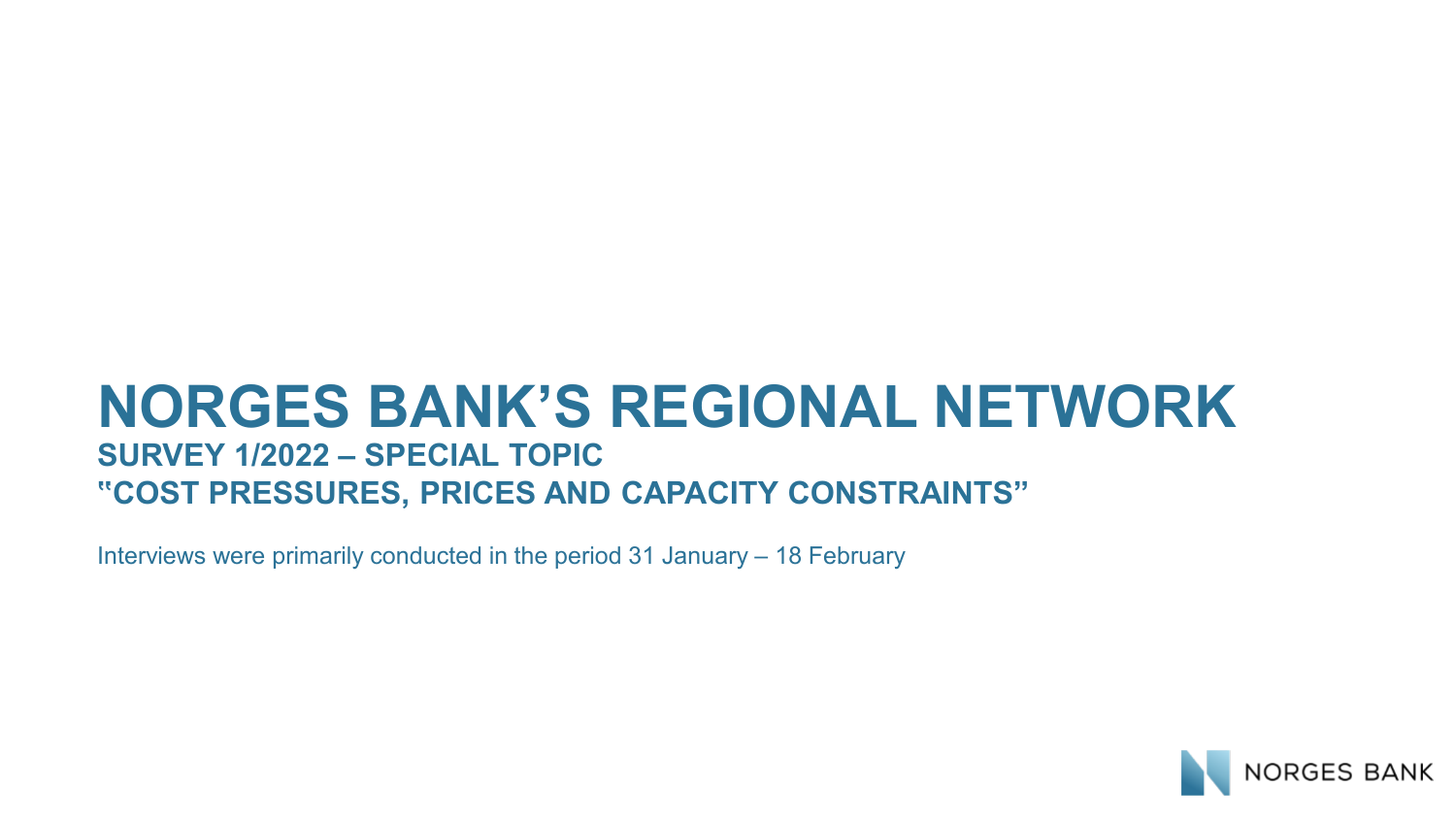#### **About the sample**

- 276 enterprises responded to special topic questions
- Only private sector enterprises (number in parentheses):
	- Manufacturing (89)
	- Oil services (20)
	- Construction (36)
	- Retail trade (36)
	- Services (95)

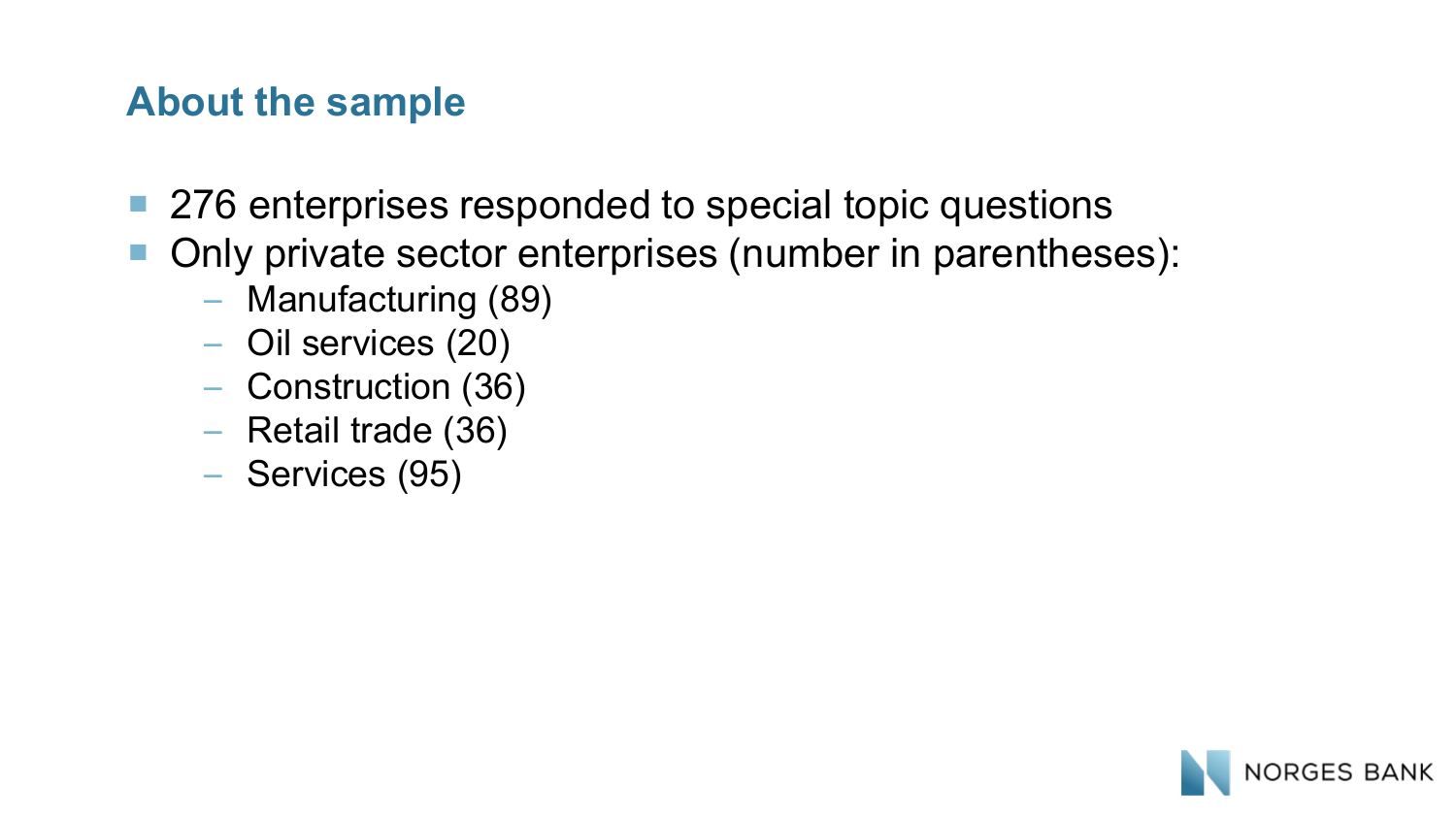# **Chart 1 – Is the rise in costs stronger than normal?**

**Shares of enterprises responding "yes". Percent**





Source: Norges Bank's Regional Network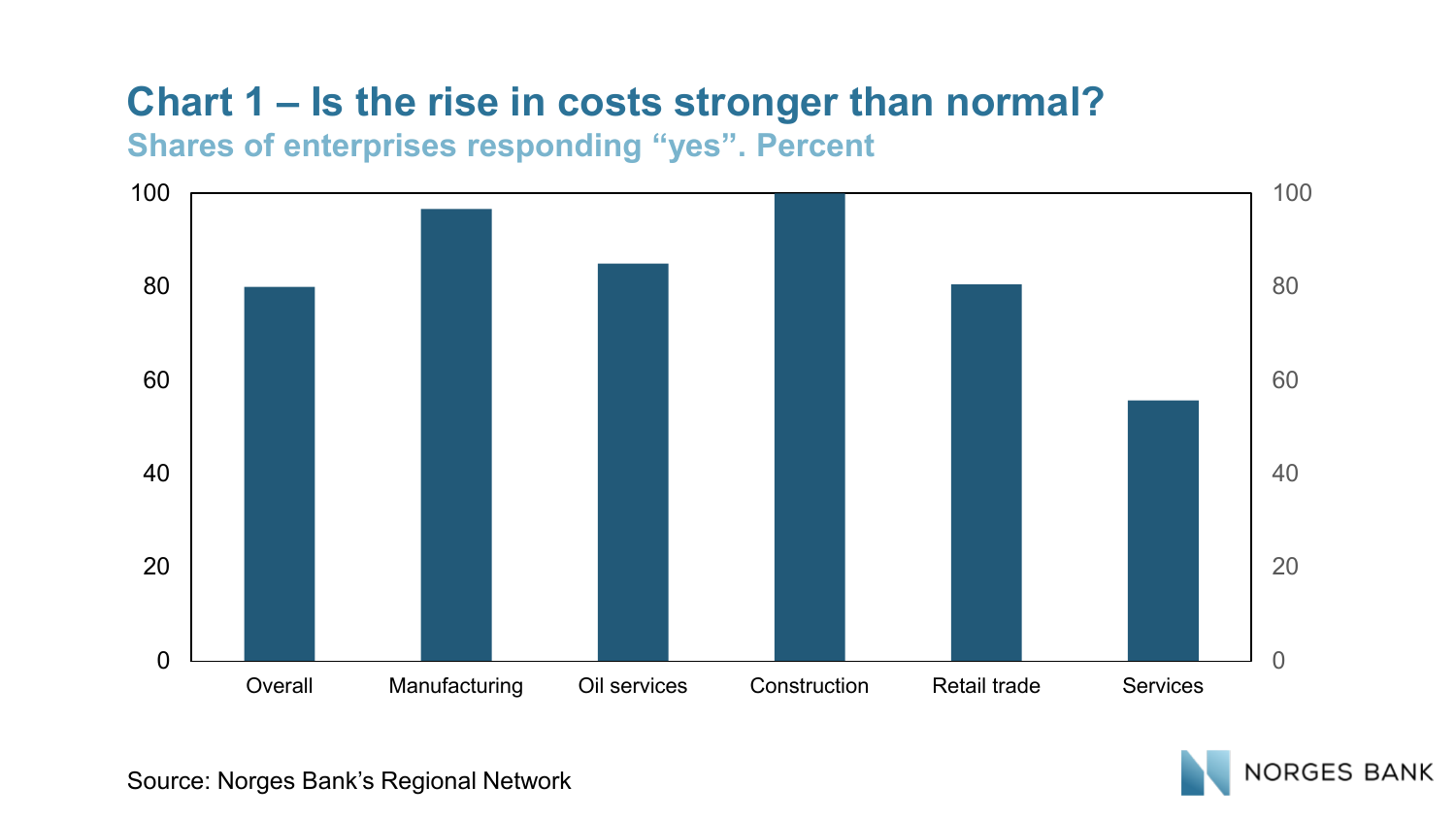# **Chart 2 – Expected rise in prices over the next six months and normal rise in prices in the same period**

**Share of enterprises that have reported that costs are increasing more than usual. Percent**



**ORGES BANK** 

Source: Norges Bank's Regional Network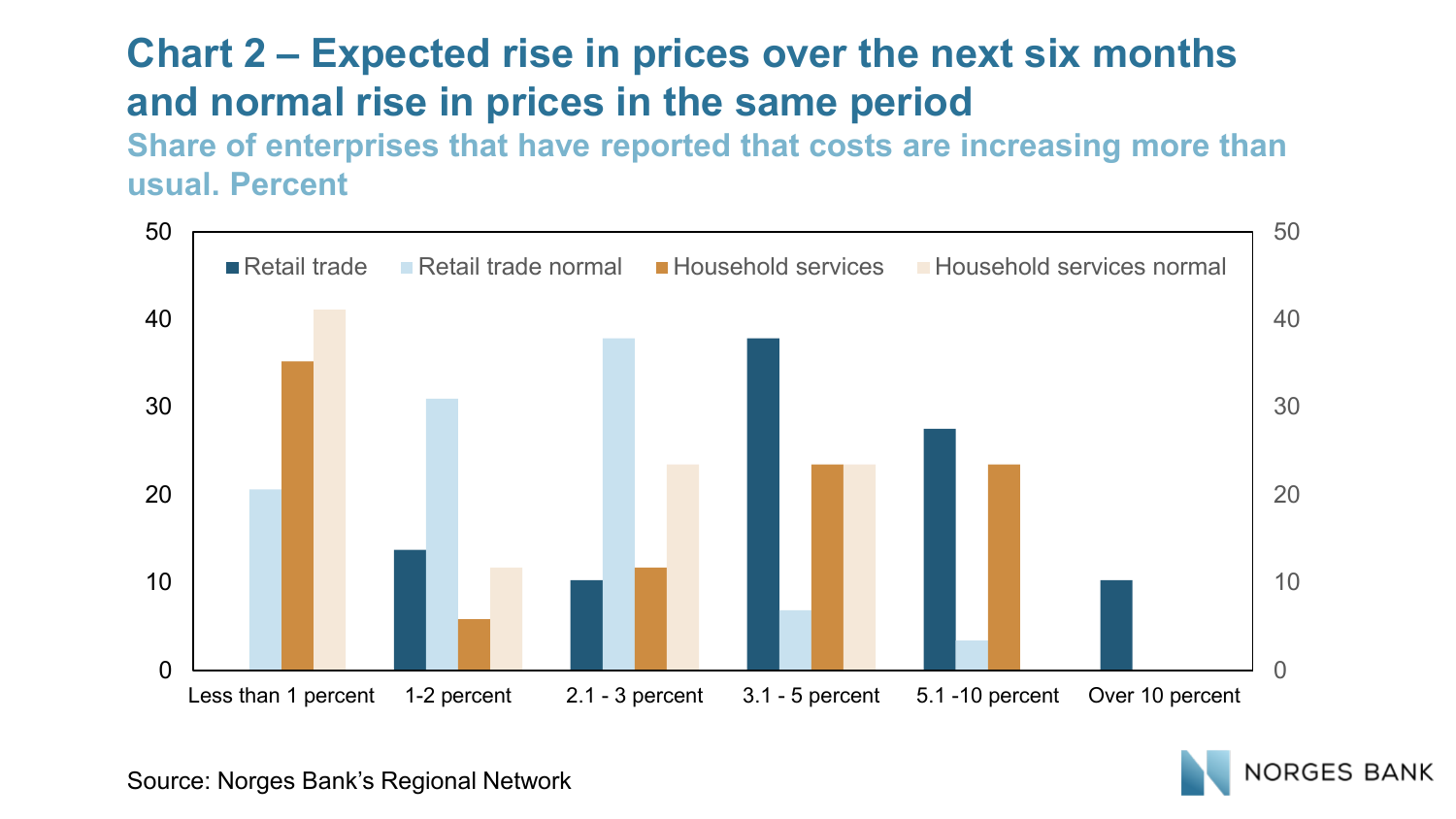### **Chart 3 – Compared with before the Covid-19 pandemic, are intermediate and/or investment goods in shorter supply?**

**Shares of enterprises responding "yes". Percent**



Source: Norges Bank's Regional Network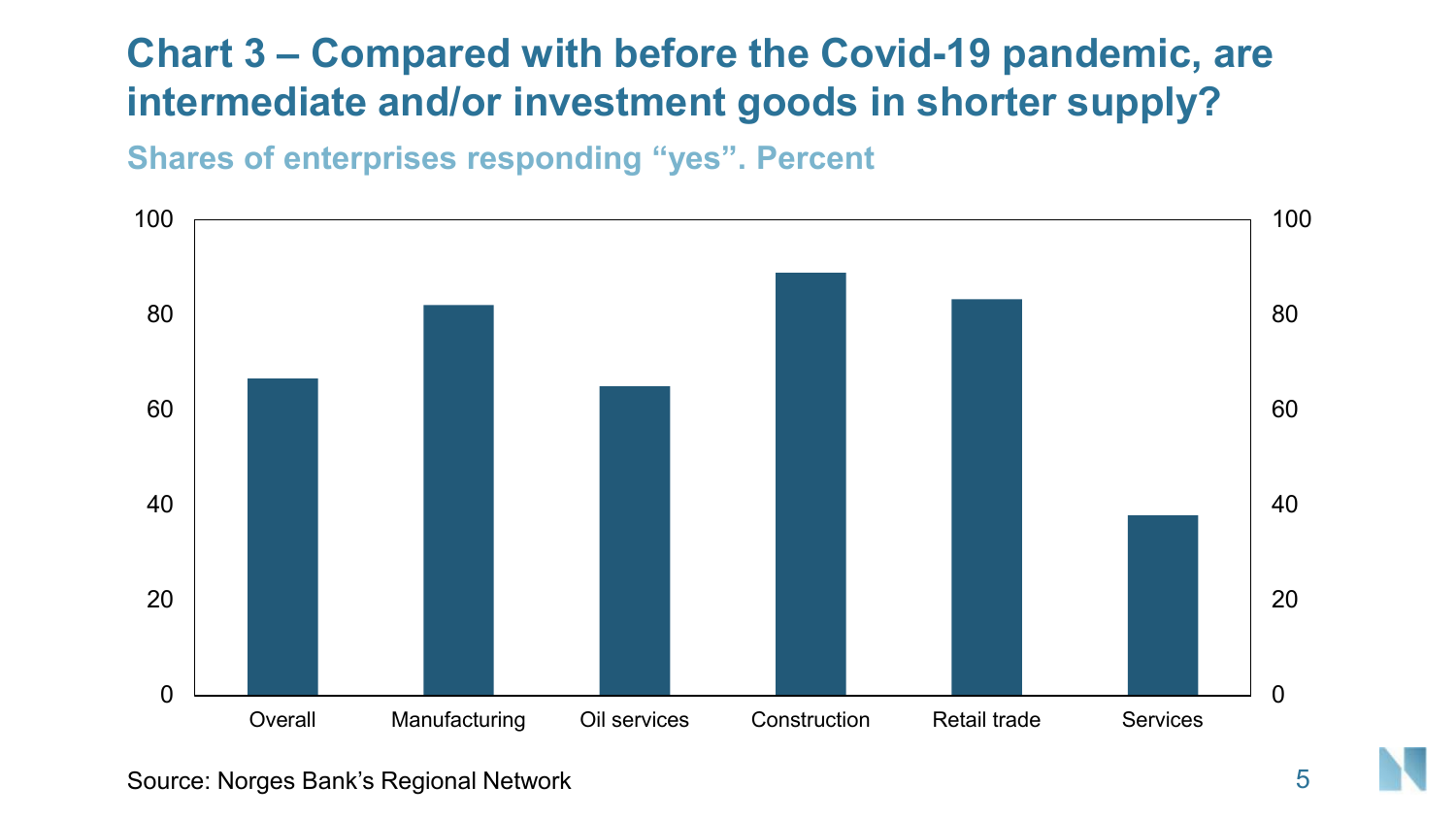# **Chart 4 – Which difficulties are you facing?**

**Multiple response alternatives possible. Shares of all enterprises. Percent**

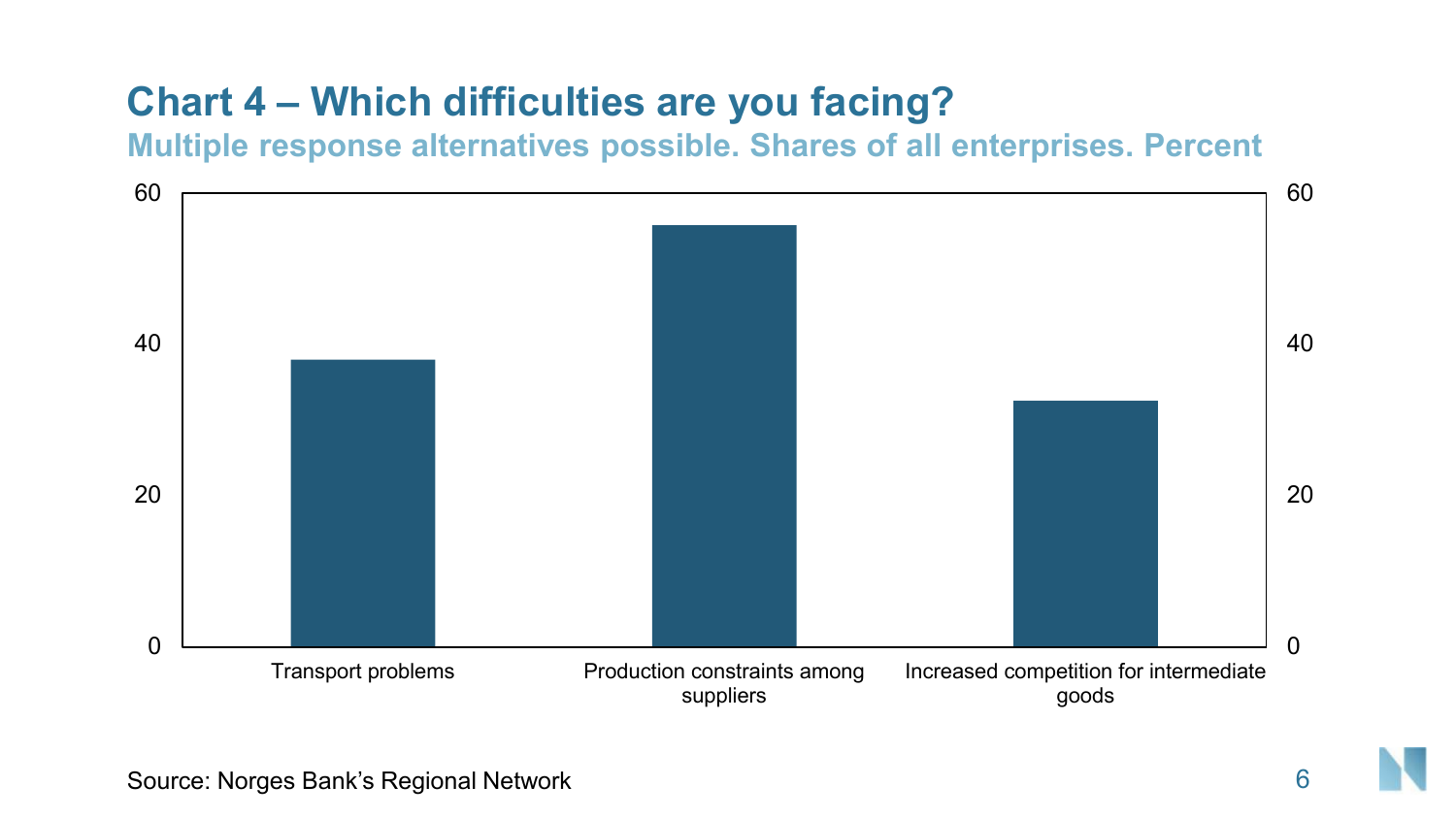### **Chart 5 – When do you expect any supply chain capacity constraints to normalise?**

**Shares of enterprises reporting various capacity constraints. Percent**

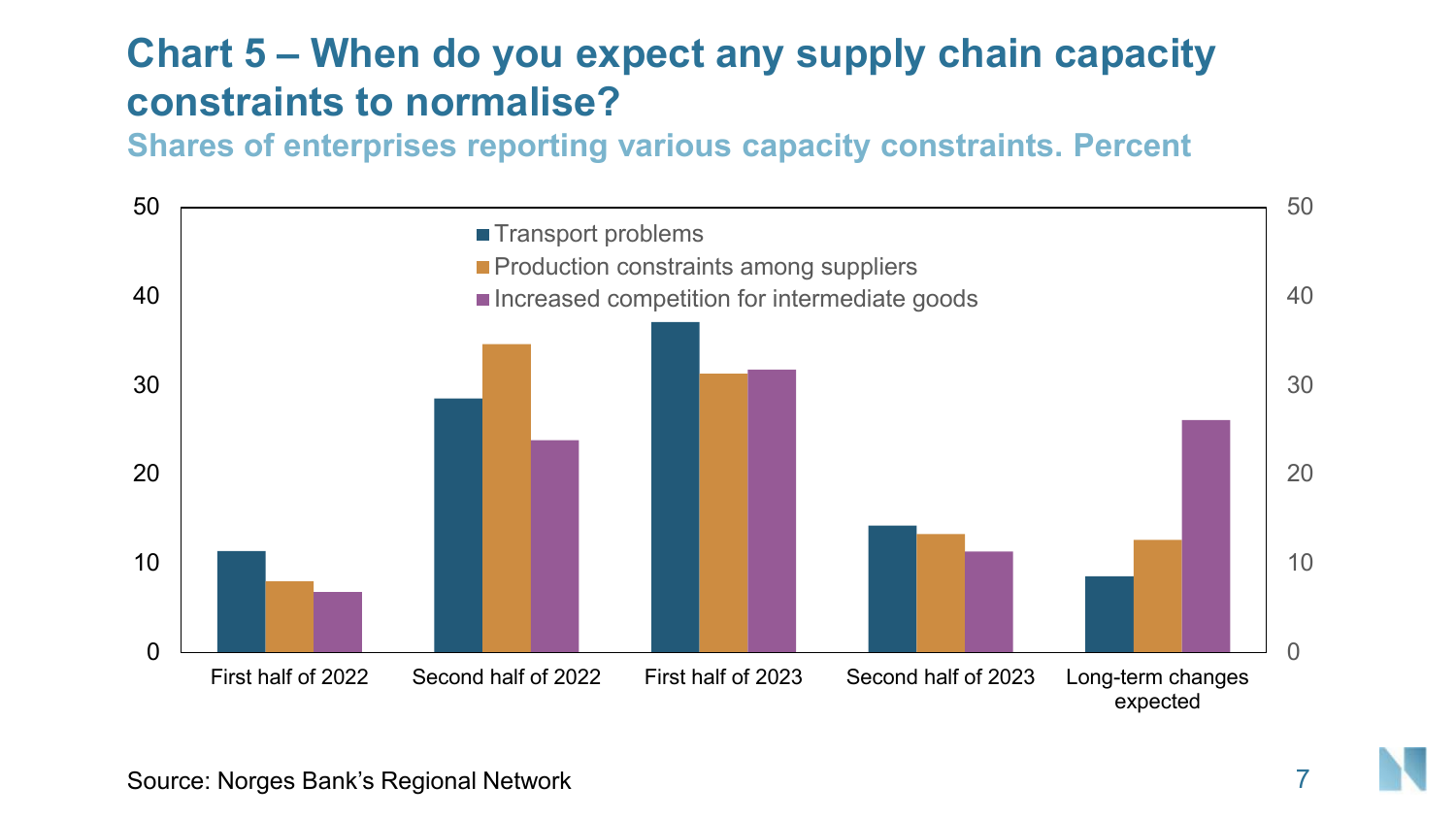# **Chart 6 – Will intermediate goods shortages and/or the rise in costs dampen activity in the first half of 2022?**

**Shares of enterprises reporting intermediate goods shortages and/or an extraordinary rise in costs. Percent**